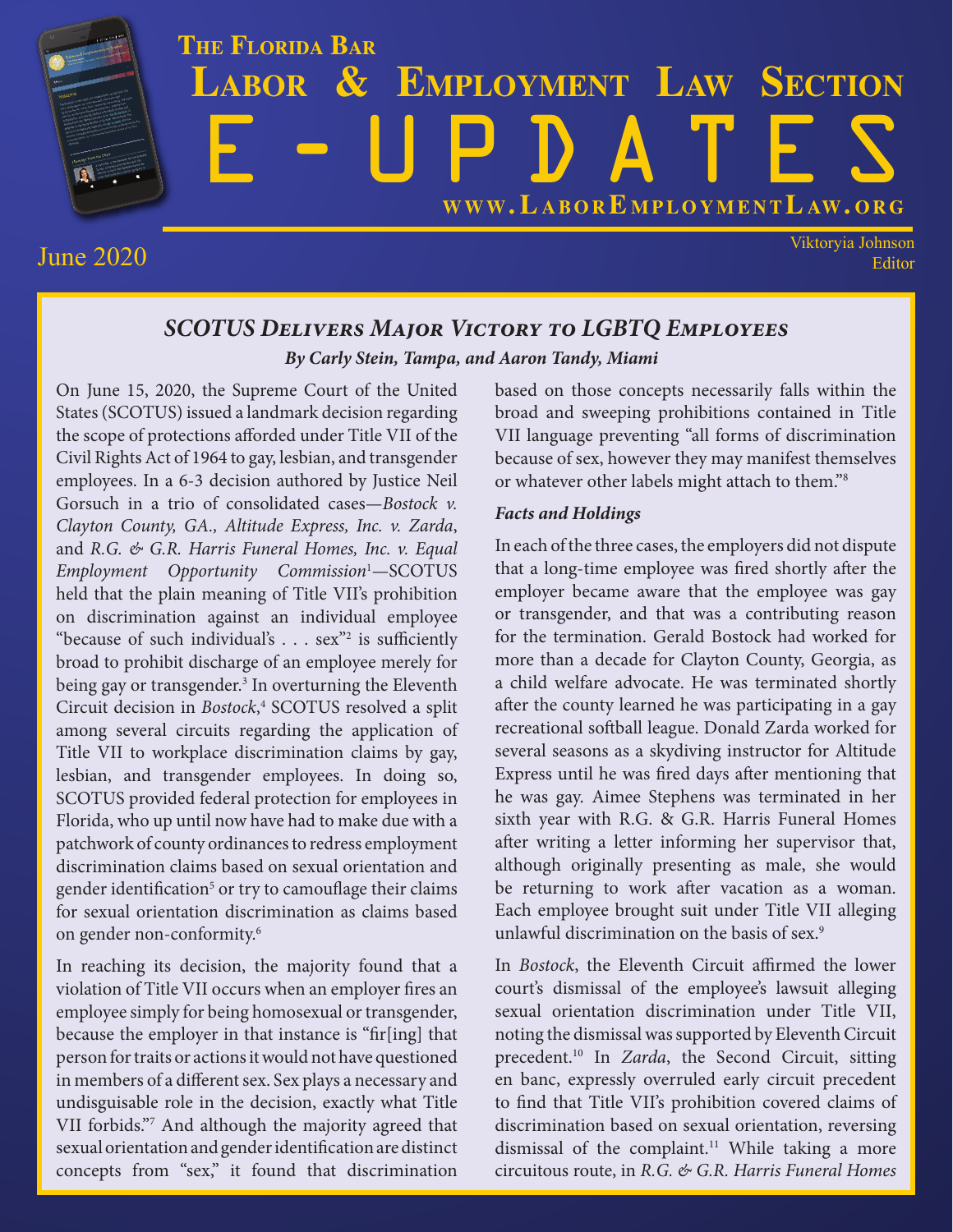the Sixth Circuit ultimately also ruled that firing Ms. Stephens for presenting as transgender violated Title VII.12 To resolve the split among federal circuits as to the scope of Title VII's protections for gay, lesbian, and transgender employees, SCOTUS agreed to hear the appeal. The Court consolidated the cases for argument, which was heard in October 2019.

In affirming the Second and Sixth Circuits, and reversing the Eleventh Circuit, Justice Gorsuch— joined by Chief Justice Roberts and Justices Ginsburg, Breyer, Sotomayor, and Kagan—relied on a textualist "plain" reading of the statute and its terms (a claim challenged by the lengthy dissent offered by Justices Alito and Kavanaugh in separate opinions as discussed below), finding that Title VII has always prohibited employers from intentionally basing employment decisions on the sex of individual men or women, and that this illegal conduct occurs when an employer discriminates against employees for being gay, lesbian, or transgender, because the sex of the individual employee is necessarily part of that decision-making process.<sup>13</sup>

Justice Gorsuch opened his analysis for the majority by noting that the Court's duty was to determine the "ordinary public meaning of Title VII's command" not to discriminate against an individual on the basis of "sex."14 In doing so, the majority observed that Title VII uses a traditional "but-for causation standard" in determining whether an employer engaged in a prohibited action—refusal to hire or promote or discharge—because of the sex of the individual employee: "So long as the plaintiff's sex was one butfor cause of that decision, that is enough to trigger the law."15 In other words, an employer may not "avoid liability just by citing some *other* factor that contributed to its challenged employment decision."<sup>16</sup> Nor can an employer justify a sex-tainted decision regarding a particular employee by claiming that it has no discriminatory policies directed to a class as a whole, that it discriminates equally between men and women, or that it gives preferential treatment to one sex overall, because the law's focus is on individuals, not groups.17 In other words, an employer who fires a woman for being "insufficiently feminine and fires a man . . . for being insufficiently masculine may treat men and women as groups more or less equally. But in *both* cases the employer fires an individual in part because of sex. Instead of avoiding Title VII exposure, this employer doubles it."18

Relying on Court precedent, SCOTUS noted that it does not matter that the plaintiff 's sexual orientation or gender identification was not the sole or primary cause of the employer's adverse action; what matters is only that the employer took intentional action in part because of the individual's sex, which necessarily occurs—as in each of the cases presented to the Court when an employer terminates an employee for being gay, lesbian, or transgender.<sup>19</sup> In the Court's view, "an employer who discriminates against homosexual or transgender employees necessarily and intentionally applies sex-based rules" in reaching the decision, which is all that is needed to violate Title VII.<sup>20</sup>

Finally, the majority opinion rejected each of the employer's arguments, and the dissent's commentary, that Title VII was never meant to be read so broadly and that any changes to Title VII should come from Congress. However, SCOTUS recognized that the First Amendment and claims under the Religious Freedom Restoration Act of 1993 "might supersede Title VII's commands in appropriate cases," none of which was presented on appeal.<sup>21</sup>

#### *Significance*

*Bostock* has resolved a dispute among federal circuits as to the reach of Title VII's protection offered to employees against discriminatory conduct on the basis of "sex." Practically speaking, the decision will have lasting effects, especially in those parts of the country—and here in Florida specifically—where gay, lesbian, and transgender employees have been without a remedy for intentional discrimination based upon their sexual orientation or gender identification. Of course, even the majority opinion recognizes that certain workplace issues regarding bathroom accommodations and other practices will not be resolved by *Bostock* and will have to await another day. However, it is likely that the decision will provide guidance in other areas such as housing and Title IX cases regarding sports and schooling.

#### *Alito Dissent*

Justice Alito opened his dissent with this statement: "There is only one word for what the Court has done today: legislation."22 Joined by Justice Thomas, Justice Alito completely rejected the majority's presentation of its argument as textualist. Justice Alito's dissent continues for 54 pages, rebutting the overarching argument and individual points laid out by the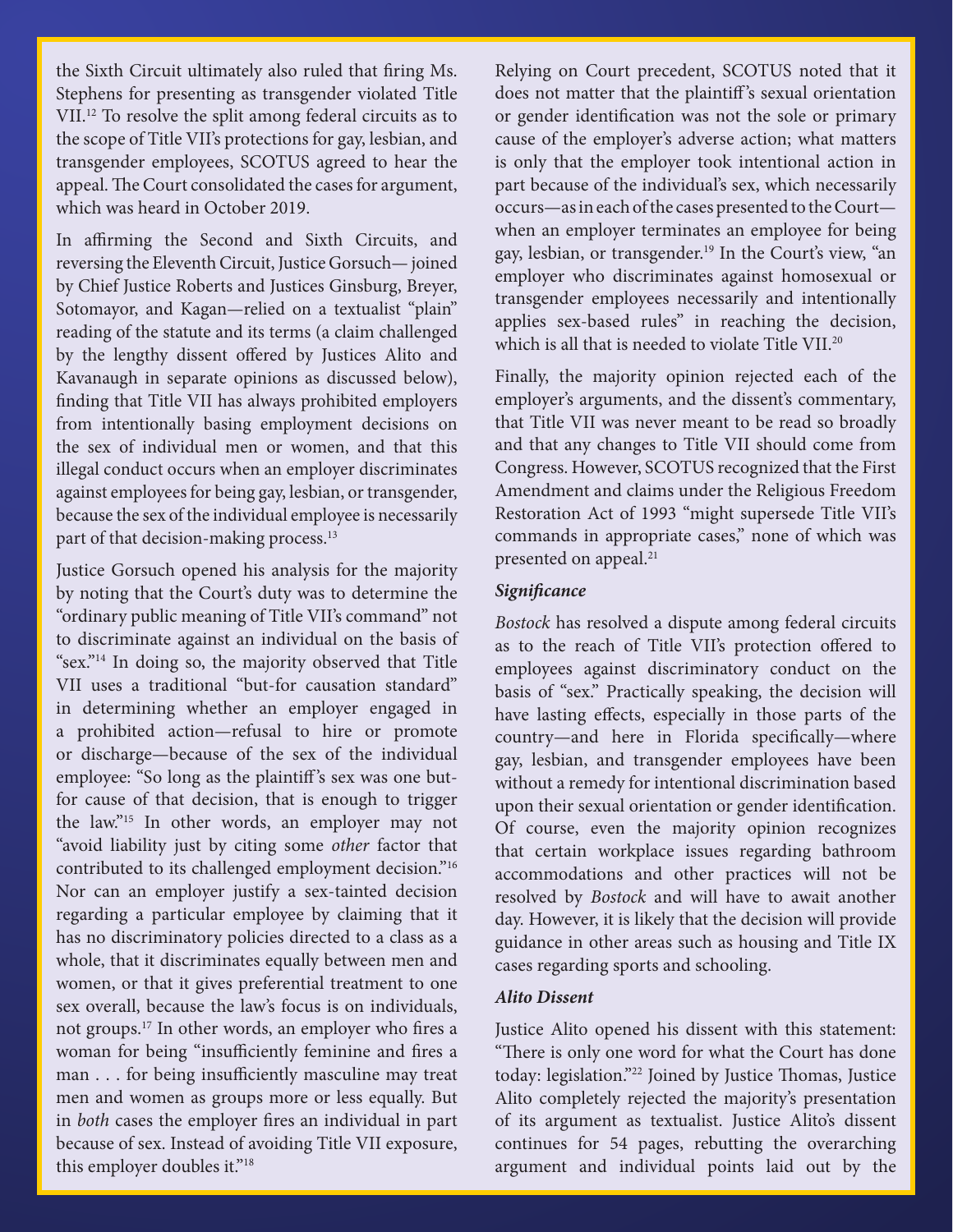majority. Attached to the 54-page opinion is a 54-page appendix of citations to dictionaries, statutes, and forms in support his argument.

Justice Alito first discarded the majority's proposed interpretation of "sex" in Title VII, denoting it as an entirely separate concept from both "sexual orientation" and "gender identity."23 Taking a literal page from Justice Scalia's book, the dissent asserted that the duty of the Court is to interpret terms in Title VII based on what the terms conveyed to reasonable people "*at the time they were written*," which the dissent presumed would exclude both sexual orientation and gender identity.24

Justice Alito began his Title VII analysis by recounting the primary definition of "sex" from *Webster's Dictionary* at the time Title VII was enacted: "Sex" is "[o]ne of the two divisions of organisms formed on the distinction of male and female."25 Justice Alito then dismissed the lion's share of the majority opinion as a discussion of matters irrelevant to the issue before the Court. Justice Alito notably characterized as breathtakingly arrogant the majority's argument that Title VII cannot be interpreted in any fashion other than that sexual orientation and gender identity discrimination are inherently discrimination because of sex.<sup>26</sup>

Justice Alito went on to present a counter-hypothetical to the multitude of examples put forth by the majority, proffering the example of an employer with a blanket policy against the hiring of gays, lesbians, or transgender individuals. Justice Alito pointed out that, contrary to the majority's argument that discrimination on the basis of these categories necessarily considers sex, such a blanket policy has no consideration for an individual applicant's sex, nor does the employer even need to be aware of the applicant's sex to enforce the policy.<sup>27</sup>

Further, the dissent argued that the majority's reliance on the premise that sexual orientation and gender identity are necessarily intertwined is, in and of itself, contrary to the spirit of textualism espoused by the majority. Justice Alito wrote: "Title VII prohibits discrimination because of *sex itself*, not everything that is related to, based on, or defined with reference to, 'sex.'"28 Next, the dissent addressed the majority's hypothetical argument based on an example of an employer with two employees who are "attracted to men." "[T]o the employer's mind," according to the majority's hypothetical, the two employees are "materially identical" except that one is a man and

the other is a woman. In the majority's analysis, if the employer fires the man but not the woman, the employer is necessarily motivated by the man's biological sex. "After all, if two employees are identical in every respect but sex, and the employer fires only one, what other reason could there be?"29 The dissent proposed a counter-hypothetical. In the dissent's example, the employees are: 1) a man attracted to men; 2) a woman attracted to men; 3) a woman attracted to women; and 4) a man attracted to women. In the case of an employer discriminating on the basis of sexual orientation, if the first and third categories of employees are discharged, the discharged employees would not share similarities on the basis of their sex, their attraction to men, or their attraction to women, but rather only on the basis of their sexual orientation. By this example, the dissent sought to undercut the majority's own arguments.<sup>30</sup> Justice Alito ended this portion of the dissent with a strong rebuke of the majority's determination that Title VII's text on this issue is unambiguous and therefore bears no further consideration of alternative interpretations.<sup>31</sup>

Justice Alito also addressed what he classified as unpersuasive arguments in the lower courts. First, he rejected the contention that discrimination on the basis of sexual orientation or gender identity constitutes discrimination on the basis of sex stereotypes, as Title VII does not prohibit discrimination on the basis of sex stereotypes.32 On the contrary, said Justice Alito, the plurality in *Price Waterhouse* noted that sex stereotypes do not prove sex discrimination but can be used as *evidence* that sex played a part in the employment decision.<sup>33</sup>

The argument likening sexual orientation discrimination to race discrimination for interracial marriage was also rejected by the dissent through an analysis of the history of race discrimination itself.34 Specifically, asserted Justice Alito, the bar on interracial marriages was based on a historical racist attitude towards one race, rooted in the subjugation of that race and concerns of "race-mixing."35 The same historical attitude and concerns regarding comingling do not exist in the case of sex.36

In the second portion of the dissent, Justice Alito undertook an in-depth review of Justice Scalia's approach to textualism and its applications to the historical passage of Title VII of the Civil Rights Act.<sup>37</sup> As support for the argument that the phrase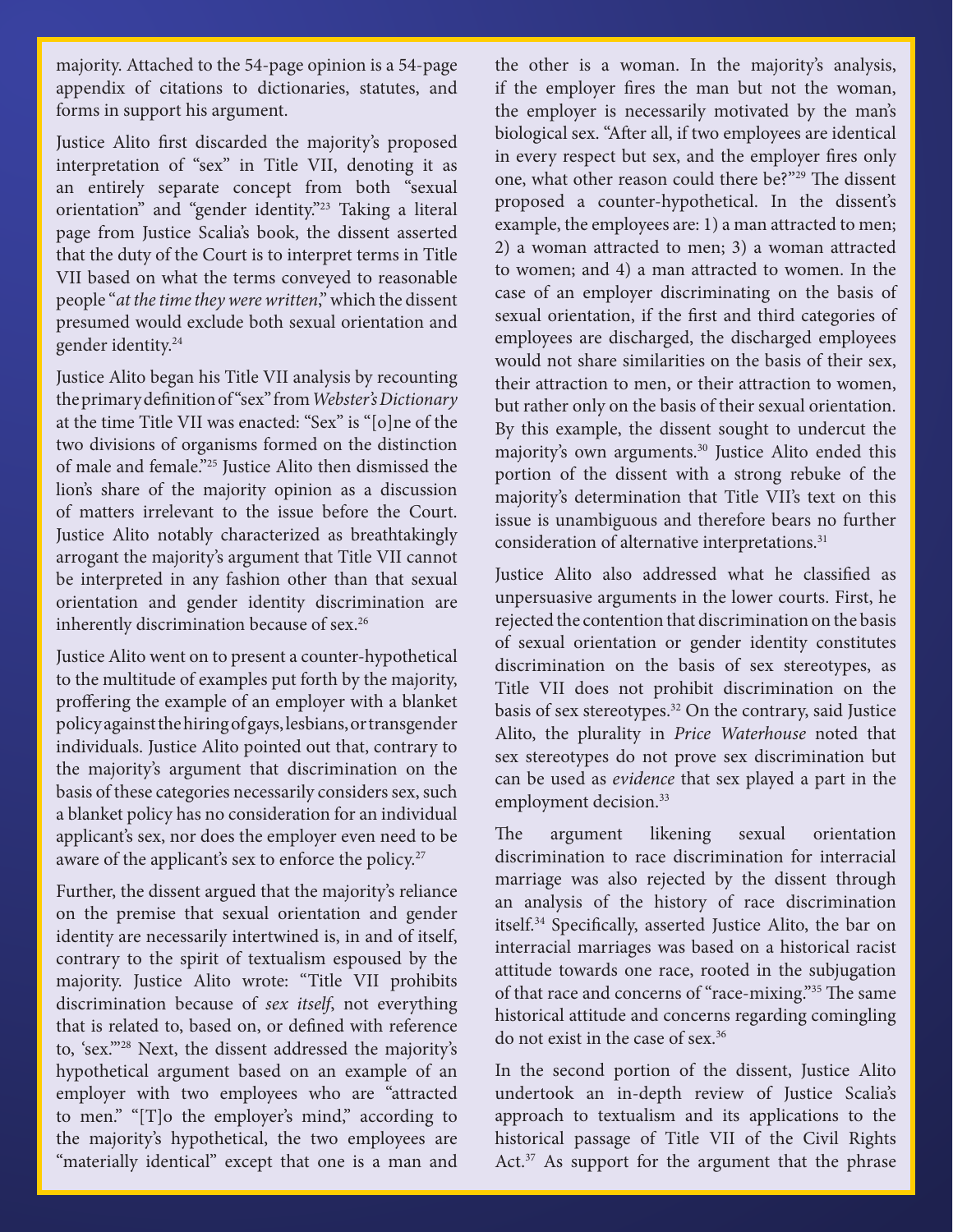"because of sex" was well understood in the historical context in which Title VII was enacted, Justice Alito provided—at length—examples of various other state and federal laws addressing discrimination based on sex. He undergirded this argument for historical understanding with an analysis of past treatment of homosexuality both in the workforce and in society. While lamenting the injustice of these past practices, Justice Alito stood by the textualist interpretation of the statute as enacted.<sup>38</sup>

Justice Alito further rejected the majority's reliance on Justice Scalia's opinion in *Oncale v. Sundowner Offshore Services, Inc.*<sup>39</sup> *Oncale*, he asserted, stands for the reasonable premise that statutes enacted to bar principle evils will also bar lesser included evils, and sexual orientation and gender identity do not fall under the principle concerns of Title VII when enacted.40 Justice Alito used similar considerations in distinguishing prior precedents on sex, noting, with some concern, the majority's rejection of what he characterized as "50 years of uniform judicial interpretation of Title VII's plain text."<sup>41</sup>

In closing, Justice Alito admonished the majority for not "allow[ing] the legislative process to take its course" and warned that his colleagues' "irresponsible" actions will have far-reaching consequences, including potential litigation over bathroom usage for transgendered individuals, threats to women's sports under Title IX, concerns regarding housing under Title IX, questions over employment by religious organizations, disputes over healthcare benefits, and concerns about freedom of speech, none of which was addressed or even considered by the majority.42 Justice Alito concluded that "[t]he entire Federal Judiciary will be mired for years in disputes about the reach of the Court's reasoning."43

#### *Kavanaugh Dissent*

Justice Kavanaugh, writing separately in dissent, sought to bring greater attention to what he views as judicial lawmaking.<sup>44</sup> Justice Kavanaugh conceded that firing a man for being attracted to a man but not firing a woman with the same attraction might be a literal representation of sex discrimination but asserted that courts are bound to follow a statute's ordinary meaning, not its most literal interpretation.<sup>45</sup> Justice Kavanaugh pointed to precedent throughout the Court's history where SCOTUS rejected a technical or literal definition in a statute in favor of its ordinary meaning.<sup>46</sup>

With this analytical approach in mind, Justice Kavanaugh rejected the assertion that the ordinary meaning of "sex" in Title VII would have included sexual orientation and gender identity.<sup>47</sup> Further, there is significant federal legislation identifying sexual orientation separate and apart from sex, indicating Congress's clear understanding of the distinction between the two concepts.<sup>48</sup> Justice Kavanaugh recounted years of prior decisions, which the majority now rejected, that did not consider sexual orientation as a subset of sex discrimination.<sup>49</sup> In closing, Justice Kavanaugh reiterated his concern for the judicial rewriting of Title VII and reflected on Congress's role in ensuring inclusion of sexual orientation under Title VII.50

#### *Conclusion*

While the majority's decision in this case has blazed a trail forward in employment law for the LGBTQ community, the future of other federal statutes is less clear. Justice Alito's criticism of the majority's approach to textualism is likely to resurface as further challenges to the outer limits of "sex" in Title VII arise across the country.

*Carly Stein is an associate attorney in the Tampa office of Allen, Norton & Blue. Her work includes representing employers in both the public and private sector.*

*Aaron Tandy heads Pathman Lewis, LLP's employment law practice, helping employers and employees navigate complex employment issues.*

#### *Endnotes*

- 1 *Bostock v. Clayton Cty.*, Nos. 17-1618 (*Bostock*), 17-1623 (*Zarda*), 18-107 (*R.G. & G.R. Harris Funeral Homes*), 2020 U.S. LEXIS 3252 (June 15, 2020).
- 2 42 U.S.C. §2000e-2(a)(1).
- 3 *Id.* at \*2.
- 4 *Bostock v. Clayton Cty. Bd. of Commissioners*, 723 F. App'x 964 (11th Cir. 2018) (request for en banc review denied).
- 5 *See, e.g.,* Miami-Dade Cty. Code of Ordinances, § 11A-26 (making it illegal to discriminate in employment on "account of . . . sex, . . . gender identity, gender expression, sexual orientation").
- 6 *Evans v. Ga. Reg'l Hosp.*, 850 F.3d 1248, 1253 (11th Cir. 2017) (noting that "an LGBT person may properly bring a separate discrimination claim for gender non-conformity in this Circuit").
- 7 2020 U.S. LEXIS 3252, at \*9.
- 8 *Id.* at \*37.
- 9 *Id.* at \*10–11. Both Ms. Stephens and Mr. Zarda passed away prior to SCOTUS' decision, and their estates continued the cases on behalf of their heirs. *Id.* at 12.
- 10 *Id.* at \*11.
- 11 *Id.* at \*12.